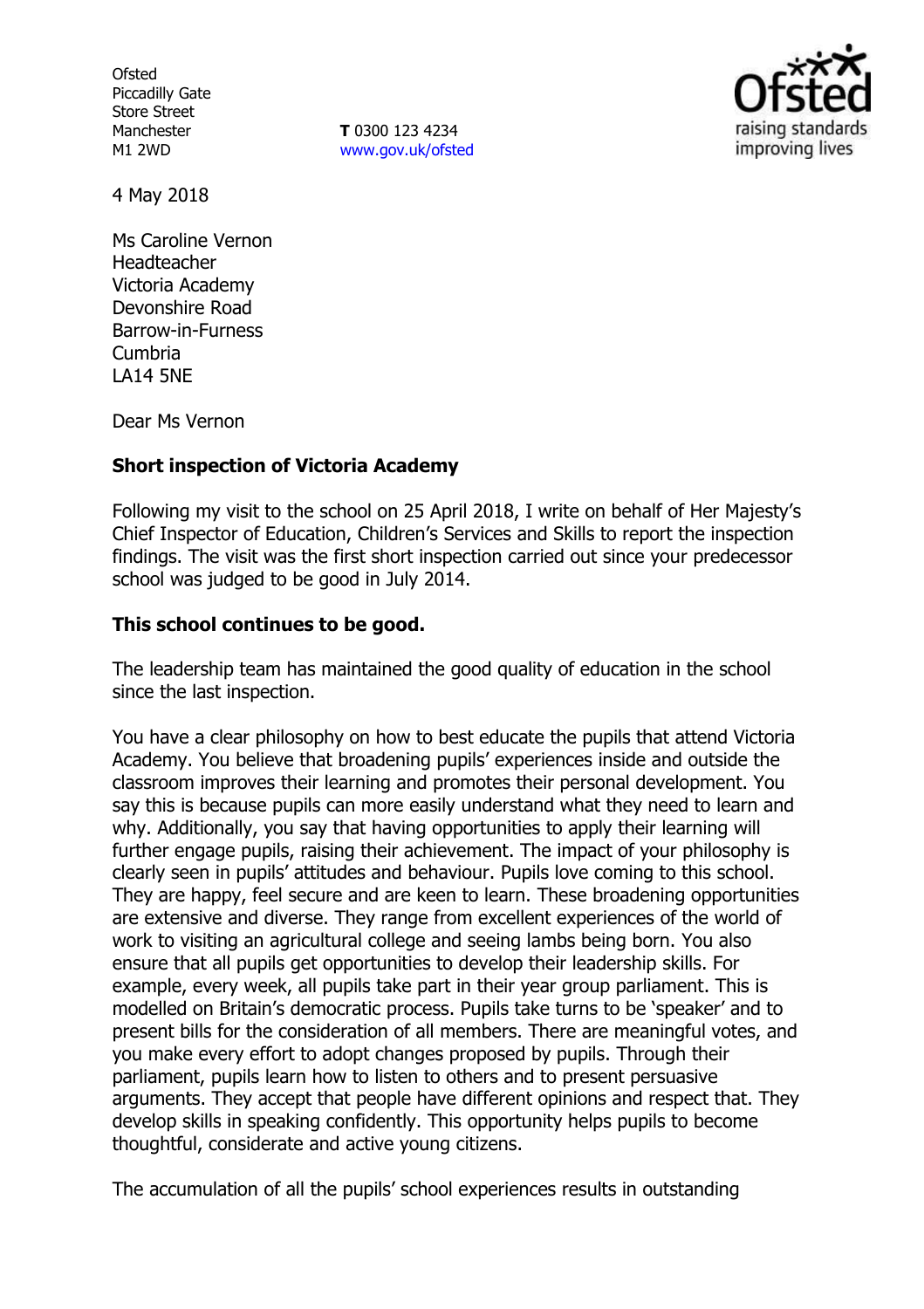

spiritual, moral, social and cultural development. Their respectful and tolerant attitudes towards each other and towards adults are outstanding. Pupils attend well and grasp the opportunities that you ensure are provided for them.

Teachers acknowledge the benefits of being part of an academy trust. They say that collaborative staff training and moderation of pupils' work help them to reflect on their practice and improve it. They also believe that roles being shared across the multi-academy trust improves efficiency and relieves them from some of the nonteaching aspects of their work, giving them more time to focus on teaching. Your passion to ensure that the school does everything it can for every pupil is infectious. You inspire teachers and teaching assistants and, in turn, they aspire to provide an excellent education.

# **Safeguarding is effective.**

The culture of care that pervades the school ensures that every adult and pupil believes that they have a responsibility for everyone's safety and they can flourish. Pupils' sense of social justice and their trust in staff ensure that they will seek help if they are concerned for themselves or any pupil in the school. Pupils have been trained in how to be safe and how to respond if they are concerned about a situation or have concerns about a fellow pupil.

School leaders maintain highly effective arrangements and procedures that ensure pupils are safe.

Record-keeping is systematic and meticulous, which enables suitable people to have efficient access to important and accurate information. School leaders know which agencies need to be involved in order to provide good safeguarding systems in their area. Leaders further enhance the safeguarding of their pupils by being prepared to raise concerns if they believe an agency is not fulfilling its responsibility.

### **Inspection findings**

■ You and other academy leaders have demonstrated your ability to accurately analyse the performance of the school and, based on this, drive further improvement successfully. You have led many significant changes to the fundamental structure of the school which have contributed to improving standards in all year groups. One such change was to develop the role of teaching assistants. They now play an integral function in leading on aspects of teaching. From a pupil's point of view, there is no perceptible difference in the status between teachers and teaching assistants. Many teaching assistants take a lead on researching and influencing school policy on how best to teach aspects of learning. While the impact of their work is easily identifiable in the teaching of literacy, they have in fact influenced teaching throughout the school. This increased capacity has enabled you to improve significantly the help that is given to pupils whose progress slows. Teachers and teaching assistants constantly monitor pupils' understanding. They quickly identify pupils who are not grasping their learning and, as soon as the following day, teaching assistants will give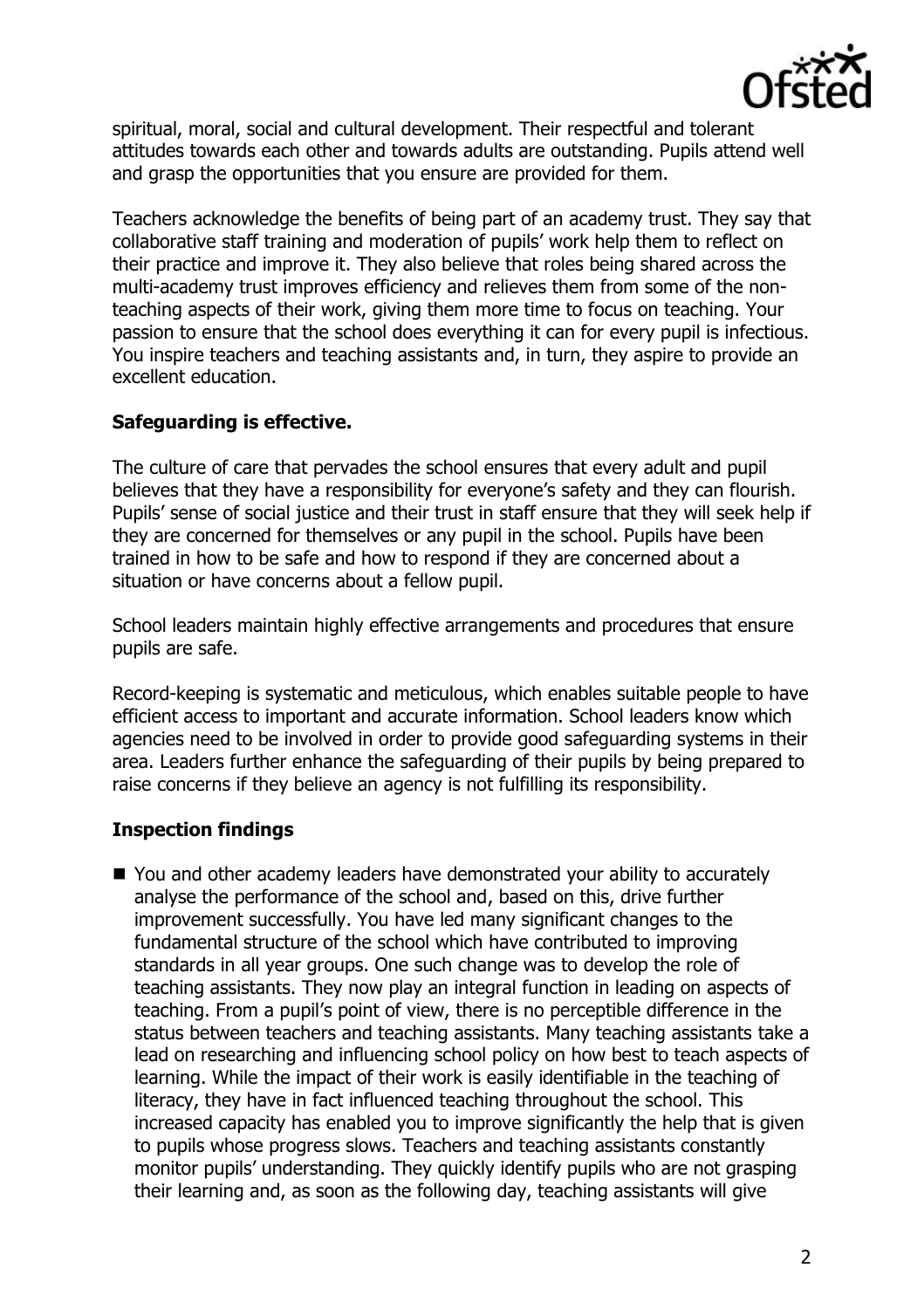

specific support, ensuring that these pupils do not fall behind. Pupils of all abilities benefit from this support.

- Standards of achievement recovered well from a dip in 2016 because, in 2017, teachers adapted their teaching to better meet the requirements of the new curriculum. They also became more confident in assessing pupils' understanding and progress.
- Of particular note was the marked improvement in the progress that pupils made in mathematics. You had ensured that all staff considered, in detail, how best to teach the new mathematics curriculum to Victoria Academy's pupils. Teachers made changes to the style of lessons, believing that frequent reinforcement of basic skills was important. They also ensured that pupils were given ample opportunity to practise these mathematical skills in practical situations, solving problems. Teachers have continued to refine the way they teach mathematics and current pupils are making strong progress in this subject across all year groups.
- **Pupils have made consistently good progress in writing over many vears. Within** the school, there is considerable expertise in knowing how to teach pupils to write very well. This strong practice is disseminated to all teachers and teaching assistants.
- You have rightly identified reading as an aspect of provision that is not as strong as other aspects. Nevertheless, pupils' standards in reading are broadly in line with standards seen nationally. Generally, pupils read short passages well. However, when reading long and complex texts, they tend to lose their ability to understand fully the messages being conveyed by the writer. Improvements to pupils' reading are being driven through all aspects of the curriculum and the wider culture of the school.
- Typical of your leadership, you accurately identified that the rates of progress of disadvantaged pupils and the most able pupils had not been as strong as those of other groups. You introduced carefully considered strategies to remedy this. Some pupils are now given very varied and specific support to overcome their particular barriers to learning. Consequently, the differences in achievement between these groups of pupils and others are diminishing.
- You and your staff have embraced the opportunities for curriculum development that came with the conversion of the school to an academy. You encouraged teachers to investigate different ways of teaching subjects beyond English and mathematics. This resulted in the school agreeing to teach science, technology and humanities differently. Teachers now require pupils to enquire about and investigate into the answers to challenging questions. While it is too early to evaluate the impact of this development on pupils' achievement, it does illustrate your desire and that of the academy staff to constantly strive for improvement.